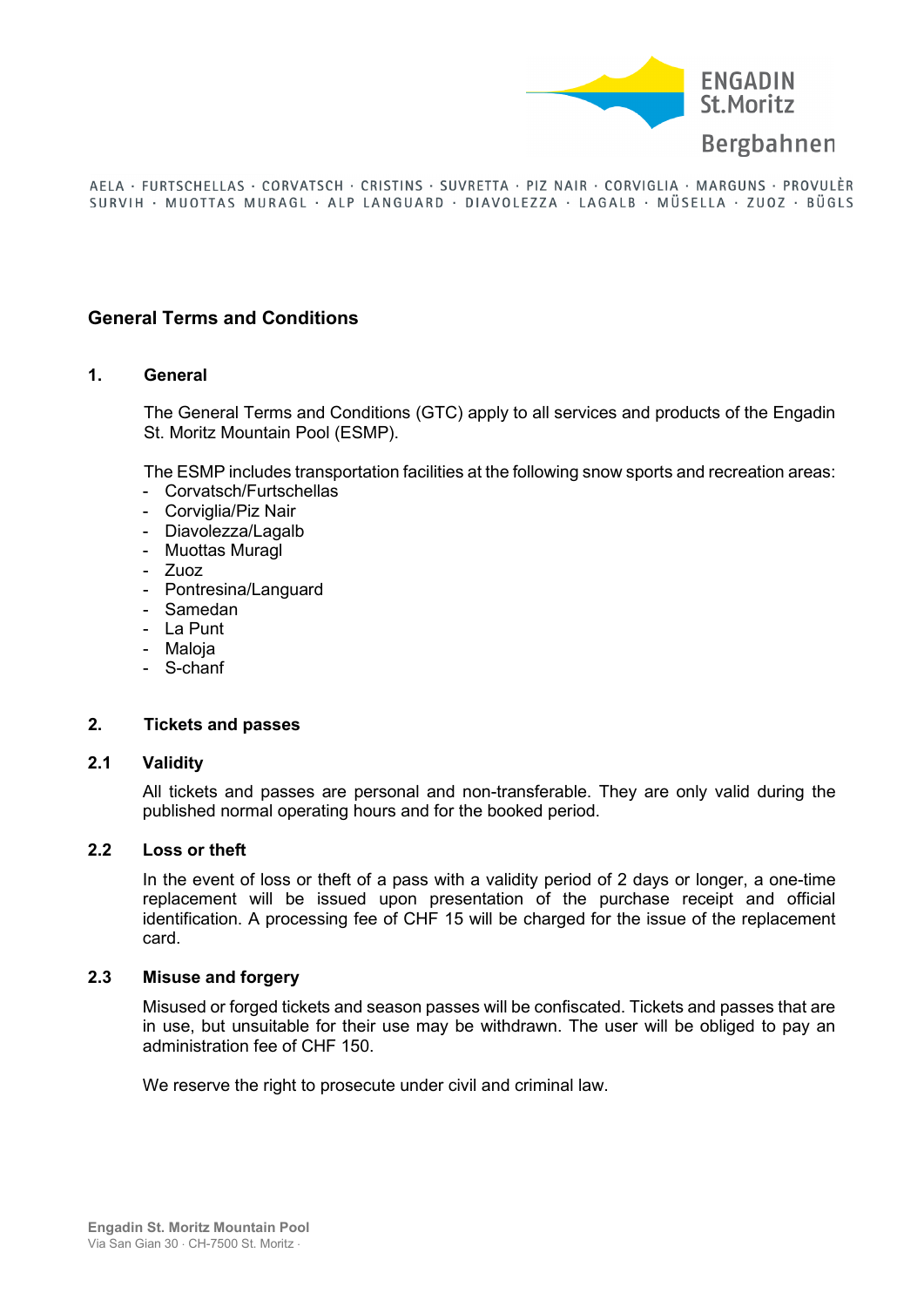

### **2.4 Policy governing exchanges and refunds**

Tickets and passes may not be exchanged retrospectively for different tickets or passes. Generally, no reimbursements may be claimed for one-day and multi-day tickets. In the case of season/annual passes and flexible multi-day passes, reimbursements will only be made in the event of illness or accident, but only on presentation of a medical certificate for the period of validity of the pass. In principle, the calculation of the exact reimbursement amount will be based on the medical certificate. If the pass is used again at a later date, any entitlement to a reimbursement will be reduced to the date of its last use. Any claims for a refund must be made no later than 30 days after the onset of the event, or before the expiry of the validity of the ticket or pass.

Customers are free to take out appropriate insurance cover with companies in the ESMP, or with third parties.

If operations are completely or partially shut down due to bad weather, technical faults, power outages, safety-related reasons or force majeure (e.g. avalanche danger) or similar, the customer will have no entitlement to any reimbursement.

### **2.4.1 Special provision concerning pandemics**

A reimbursement (partial reimbursement) of the purchase price of tickets and passes that cannot be used due to an officially mandated closure of all the transport facilities of the Engadin St. Moritz Mountain Pool (ESMP) (see Section 1) will take the form of a voucher, or an extension to the period of validity. A voucher may only be redeemed when purchasing an ESMP ticket or pass at a later date. A cash repayment is not possible. The voucher will remain valid until the end of the following winter season (31.05.) or until the end of the following summer season (31.10.).

A reimbursement (or partial reimbursement) will be calculated using the following formula:

### **Purchase price ÷ validity period (in days) x number of days of officially mandated closure**

A retrospective reimbursement for tickets or passes is not possible if these were purchased after the closure ordered by the authorities. Similarly, no reimbursement will be made for flexible multi-day passes and all tickets and passes that are not sold in the ticket shop for end customers.

Tickets and passes do not need to be deposited in the event of a pandemic and can continue to be used until the end of their period of validity once the officially mandated closure has been lifted.

Claims for reimbursement must be made no later than 30 days after the onset of the event, or before the expiry of the validity of the ticket or pass.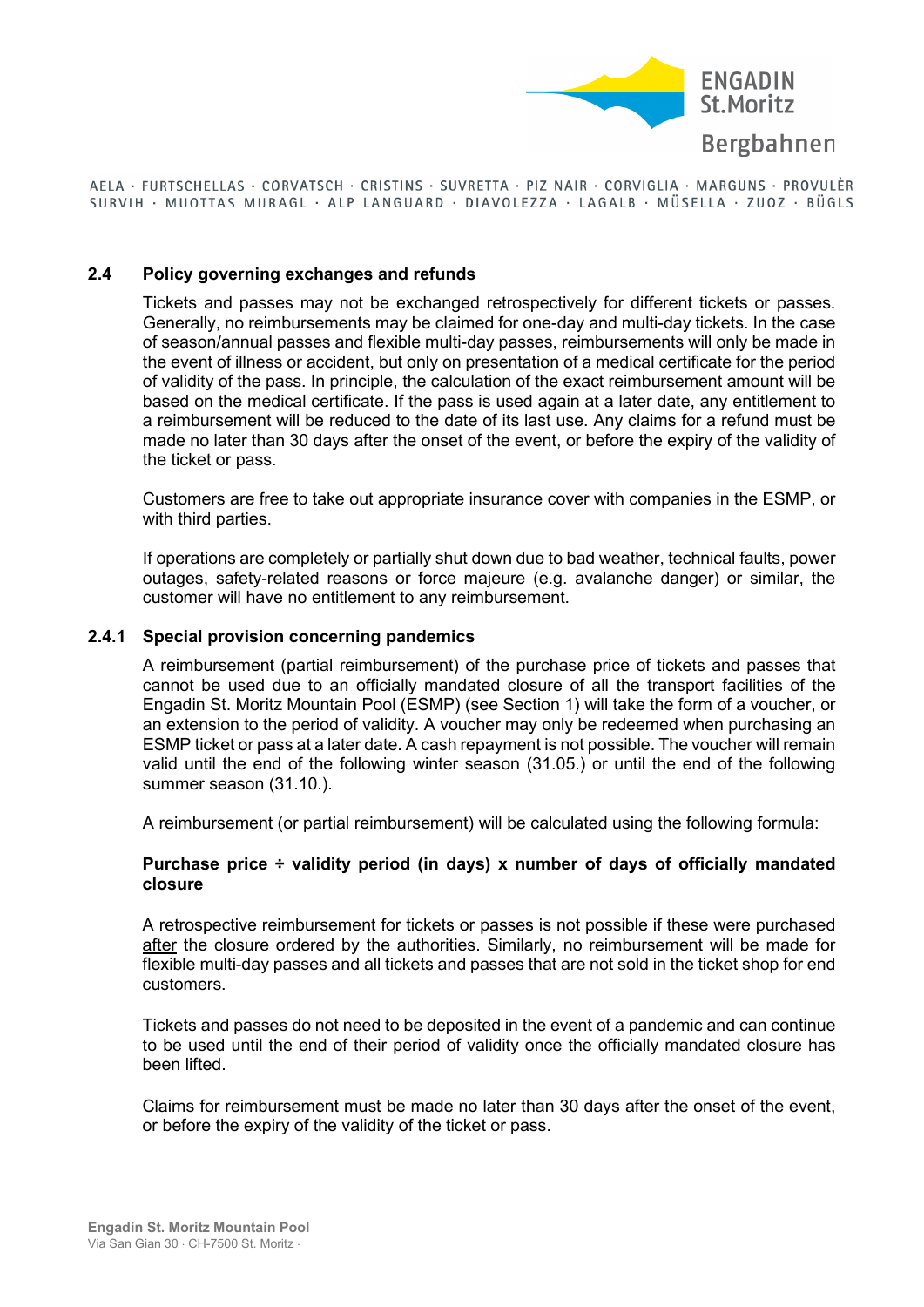

#### **2.5 Cost**

The currently applicable tariffs and the scope of validity for tickets and passes are published on www.engadin.ch/de/berge.

#### **2.6 Data carriers**

Customers may be required to purchase, at a charge, a reusable electronic data carrier for contactless access to the lift facilities and ski slopes. In return, the ESMP undertakes to repurchase undamaged data carriers for the same price at any point of sale within 72 hours of the expiry of the ticket or pass on the data carrier.

### **3. Exclusion from transport**

#### **3.1 General**

Persons may be barred from transport, if they:

- are drunk or under the influence of drugs;
- behave in an improper manner, or
- act in violation of the code of conduct or fail to follow the instructions of personnel with respect to proper use and conduct.

If the incident is repeated, or of a serious nature, the ticket or pass may be withdrawn.

### **3.2 Transport for the purpose of engaging in a sport**

If weather conditions are unsuitable, particularly if there is a risk of avalanches, visitors may be prohibited from using transport facilities for the purposes of sporting activities.

Furthermore, visitors may be prohibited from using the transport facilities if they present a risk to third parties immediately before the intended transport and if there is reason to assume that they will continue to endanger third parties.

A third party is considered to be at risk if the customer concerned:

- has behaved in a reckless manner;
- has used a ski-run at risk of avalanche;
- has ignored instructions and prohibition signs designed to ensure safety;
- has disregarded the safety directives of the supervisory personnel and emergency rescue services.

The above list is not intended to be exhaustive.

The transport of sports and leisure equipment may be excluded, in particular, for technical reasons, safety-related reasons, or to comply with higher-level regulations.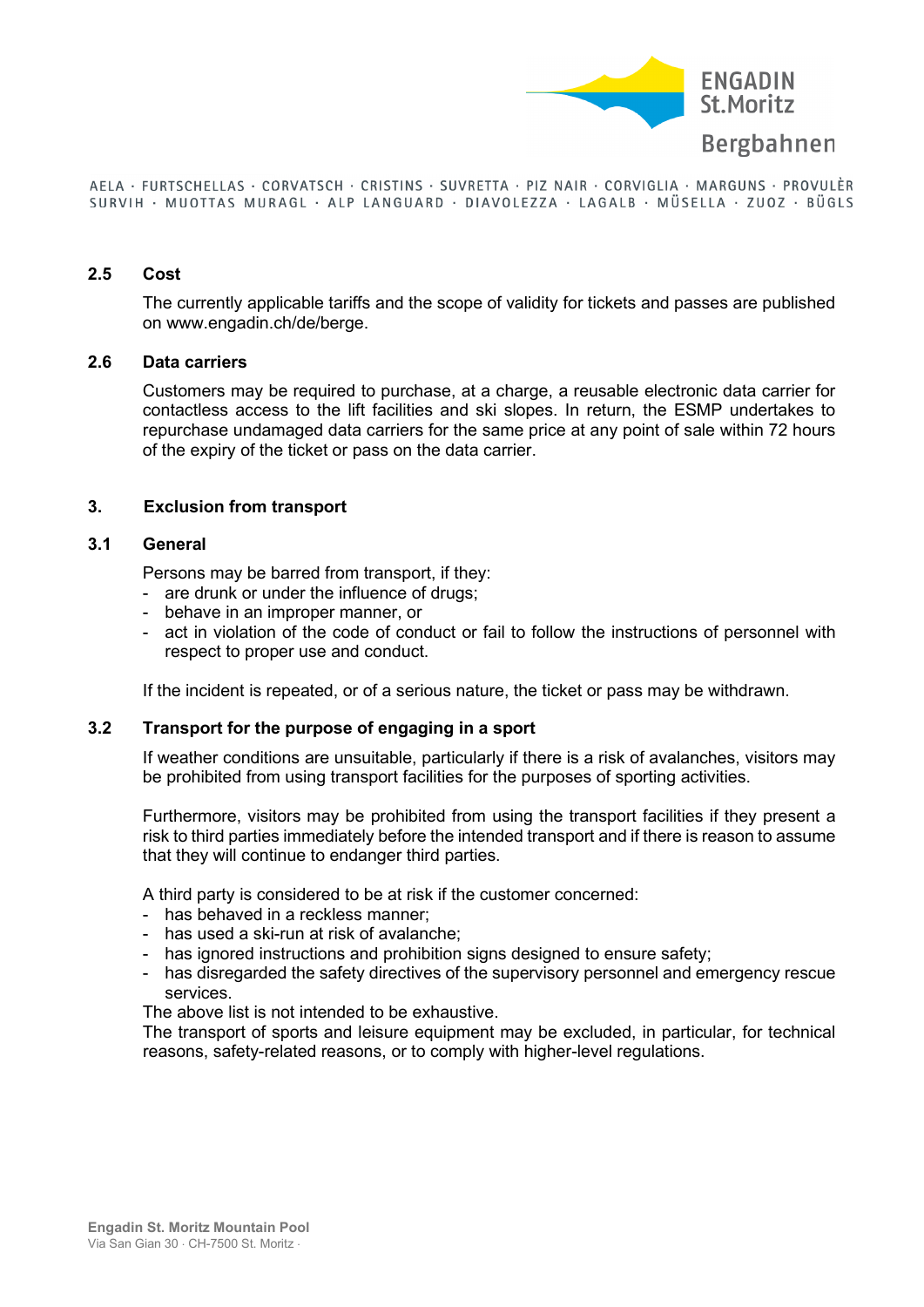

#### **4. Photo/video recording**

It should be noted that photographs and video recordings may be made for the purposes of operational security and access monitoring.

#### **5. Liability**

As far as permissible, the liability of the ESMP and the affiliated companies shall be limited to gross negligence and wilful misconduct.

### **6. Rescue service**

If the customer has an accident on any of the regions forming part of the ESMP and the rescue service needs to be called out, the customer will be charged for the costs incurred (personnel, material and third-party costs). Additional costs for third parties (i.e. Swiss Air Rescue, doctor's visits) must be paid for directly by the customer. The customer must make any claims for reimbursement through his or her insurance company.

### **7. Liability resulting from non-compliance with instructions**

Off-piste skiers and freeriders who ski down avalanche-prone slopes and trigger avalanches in disregard of warning signs are in breach of a secondary contractual obligation and are liable to the mountain cableway enterprise for the damage caused as a result of their actions.

### **8. Data protection**

By purchasing a ticket and/or opening a customer profile, or by subscribing to a newsletter of one of the companies of the ESMP, the customer actively agrees that the companies of the ESMP may store their personal, sales and usage data and use them for statistical and advertising purposes. Upon request, the customer has the right to view the data stored on their profile, to have it corrected and – insofar as this data is not required legally or in connection with the above provisions – to have it deleted.